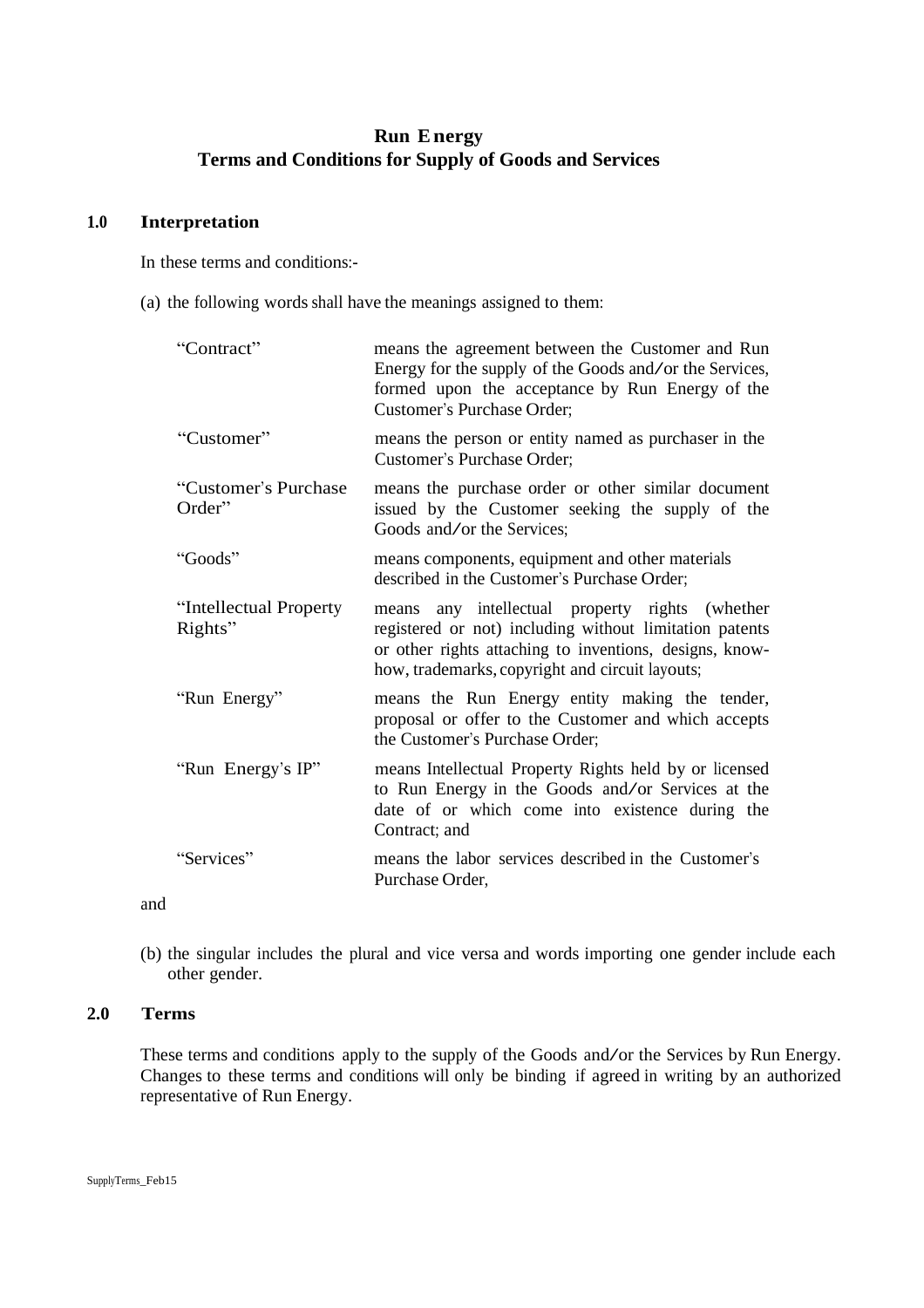#### **3.0 Payments**

- 3.1 Except where otherwise specifically stated, prices payable are exclusive of sales, use, goods and services, value added or other similar taxes applicable in the place where the Goods and/or the Services are to be supplied. Such taxes shall be borne solely by the Customer and, where Run Energy is obliged by law to pay such taxes, an equivalent amount shall be added to the Contract price, subject to Run Energy issuing an invoice for same.
- 3.2 The Customer shall pay all amounts owed to Run Energy in full within 14 days of the date of Run Energy's invoice or by such other date as is specified or agreed to by Run Energy. If the Customer disputes an invoice amount, the Customer shall notify Run Energy of the dispute (stating reasons) and pay any amount not disputed by the due date for payment.
- 3.3 Time for payment is of the essence and a material condition of the Contract. If the Customer fails to pay when due an amount not in dispute and such failure continues for 5 days after Run Energy gives notice of non-payment to the Customer and of its intention to terminate, Run Energy may immediately terminate the Contract by giving notice to the Customer.
- 3.4 Run Energy may charge interest on amounts overdue from the due date until paid, at the maximum rate prescribed by law in the place where the Goods and/or the Services are supplied or, if none is prescribed, at the rate of 5% per annum above the Prime Rate quoted in the Wall Street Journal as at the close of business on the last day before the due date.

# **4.0 Site Access, Safety and Security**

- 4.1 The Customer will be responsible for providing Run Energy with suitable and timely access to the Customer's site for the delivery of Goods and/or the supply of Services.
- 4.2 The Customer shall provide Run Energy's personnel with an appropriate site specific health and safety orientation prior to the commencement of the Services and a safe working environment.
- 4.3 Run Energy shall, in providing Services on the Customer's site, comply with all reasonable directions given by the Customer for safety and security purposes.

# **5.0 Warranties**

- 5.1 Run Energy warrants to the Customer that the Services will be performed in accordance with good industry practice. The warranty period is 6 months from the date of final invoice. During the warranty period, upon written request and corroboration, Run Energy will promptly re-perform Services that breach this warranty.
- 5.2 For Goods manufactured by Run Energy, Run Energy warrants to the Customer that the Goods will be free from defects in workmanship or materials. The warranty period is 12 months from date of the final invoice. During the warranty period, Run Energy will promptly repair or replace Goods that breach this warranty. The warranty will become null and void if the Customer's use of the Goods is not in accordance with Run Energy's specifications.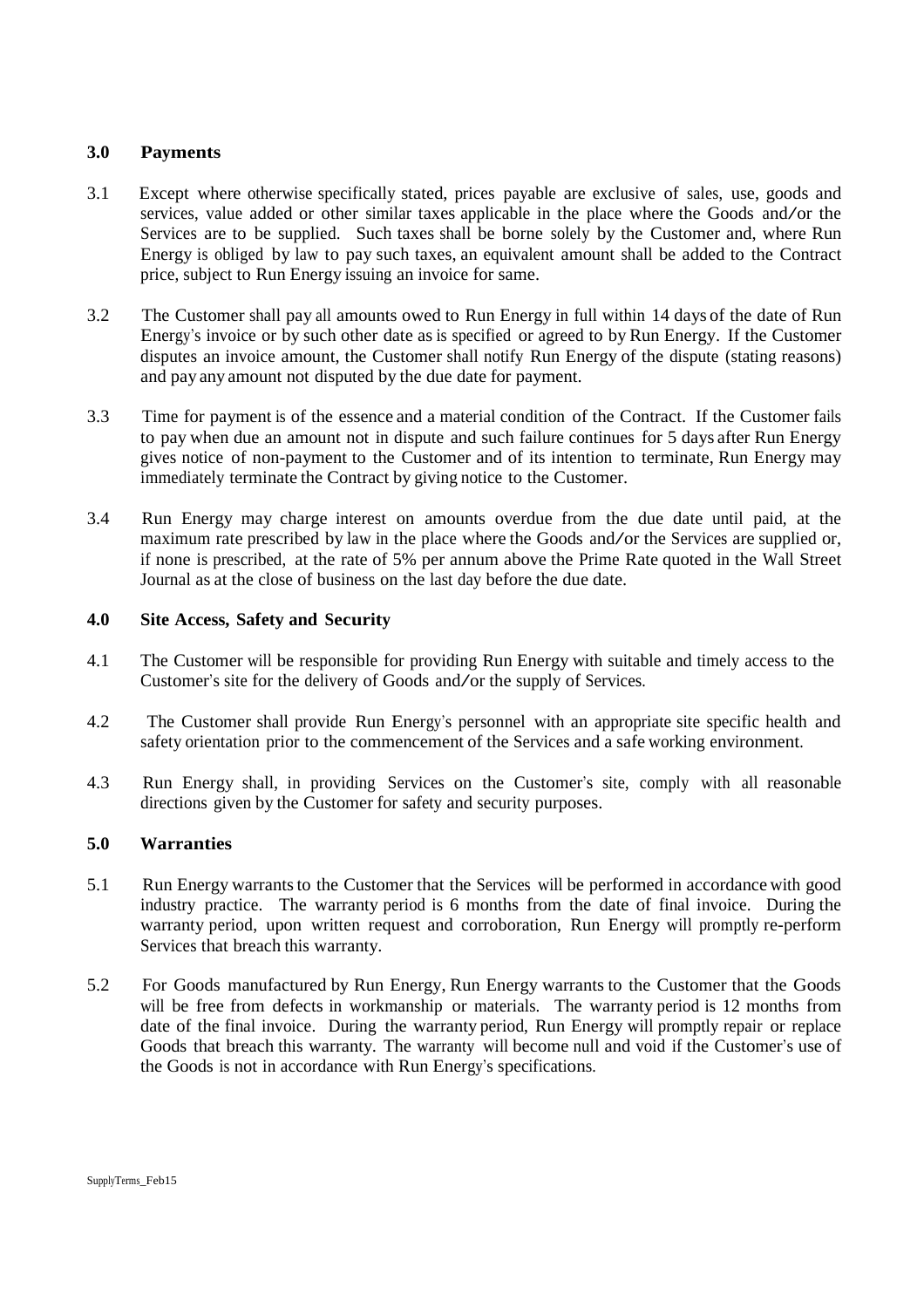- 5.3 For Goods not manufactured by Run Energy, Run Energy shall use its reasonable endeavors to (a) assign to the Customer the benefit of all assignable warranties given by manufacturers and suppliers of Goods that are supplied by Run Energy and (b) assist the Customer in making any claims in accordance with such warranties.
- 5.4 The warranties given in Sections 5.1 and 5.2 and the commitment to assign warranties made in Section 5.3 are given and made in place of all warranties and conditions allowed by law, trade custom, course of dealing or otherwise, including warranties or conditions as to merchantable quality and/or fitness for purpose, all of which are expressly excluded to the fullest extent allowed by law.
- 5.5 Run Energy's liability to the Customer for breach of warranty or condition shall not in any event exceed (a) the cost to Run Energy of re-performing the Services, (b) for Goods manufactured by Run Energy, the cost to Run Energy of replacing the Goods and (c) for Goods not manufactured by Run Energy, the actual amount received by Run Energy from manufacturers or suppliers of such Goods under warranties given by them, whichever is applicable.

#### **6.0 Indemnity and Limit of Liabilities**

- 6.1 Each party (the "Indemnifying Party") indemnifies and agrees to keep indemnified the other party (the "Other Party") against any claim resulting from injury or death of any persons, its employees, agents or contractors, caused by any negligent act or omission or willful misconduct of the Indemnifying Party.
- 6.2 Neither party will be liable to the other for any incidental, indirect, special or consequential damages arising out of or in connection with the supply of the Goods and/or the Services (except for damages arising out of a breach of Article 11).

# **7.0 Assignment**

Run Energy may subcontract or assign the performance of the Services but shall remain responsible to the Customer for the work. Except for that right and the assignment of manufacturer and supplier warranties in accordance with Section 5.3, neither party may assign its rights under the Contract in whole or in part without the prior written consent of the other party, but such consent shall not be unreasonably withheld or delayed.

#### **8.0 Force Majeure**

Run Energy will not be liable for any delay in performing any of its obligations under the Contract if such delay is caused by circumstances beyond its reasonable control and will be entitled to a reasonable extension of time for the performance of such obligations in such event.